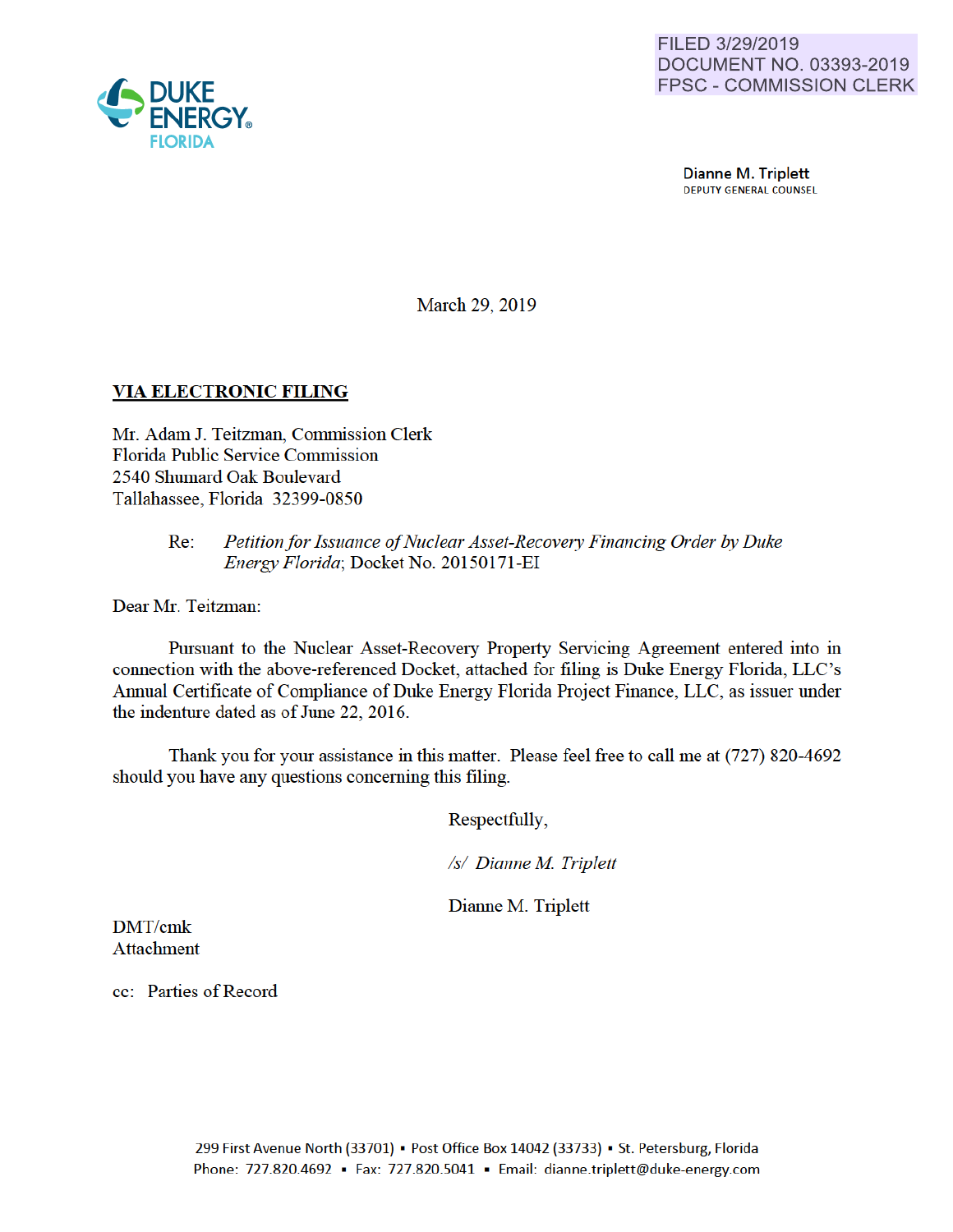### **CERTIFICATE OF SERVICE**

*Docket No. 20150171-EI*

I HEREBY CERTIFY that a true and correct copy of the foregoing has been furnished via electronic mail to the following this 29<sup>th</sup> day of March, 2019.

|                                             | /s/ Dianne M. Triplett            |
|---------------------------------------------|-----------------------------------|
|                                             | Attorney                          |
|                                             |                                   |
| Theresa L. Tan                              | C. Rehwinkel / J. Kelly           |
| Office of the General Counsel               | Office of Public Counsel          |
| Florida Public Service Commission           | c/o The Florida Legislature       |
| 2540 Shumard Oak Blvd.                      | 111 West Madison Street, Room 812 |
| Tallahassee, FL 32399-0850                  | Tallahassee, FL 32399-1400        |
| ltan@psc.state.fl.us                        | rehwinkel.charles@leg.state.fl.us |
|                                             | kelly.jr@leg.state.fl.us          |
| Jon C. Moyle, Jr. / Karen A. Putnal         |                                   |
| 118 North Gadsden Street                    | James W. Brew                     |
| Tallahassee, FL 32301                       | <b>Stone Law Firm</b>             |
| jmoyle@moylelaw.com                         | 1025 Thomas Jefferson Street, NW  |
| kputnal@moylelaw.com                        | Eighth Floor, West Tower          |
|                                             | Washington, DC 20007-5201         |
| Robert Scheffel Wright / John T. LaVia, III | jbrew@smxblaw.com                 |
| <b>Gardner Law Firm</b>                     |                                   |
| 1300 Thomaswood Drive                       |                                   |
| Tallahassee, FL 32308                       |                                   |
| schef@gbwlegal.com                          |                                   |
| jlavia@gbwlegal.com                         |                                   |
|                                             |                                   |